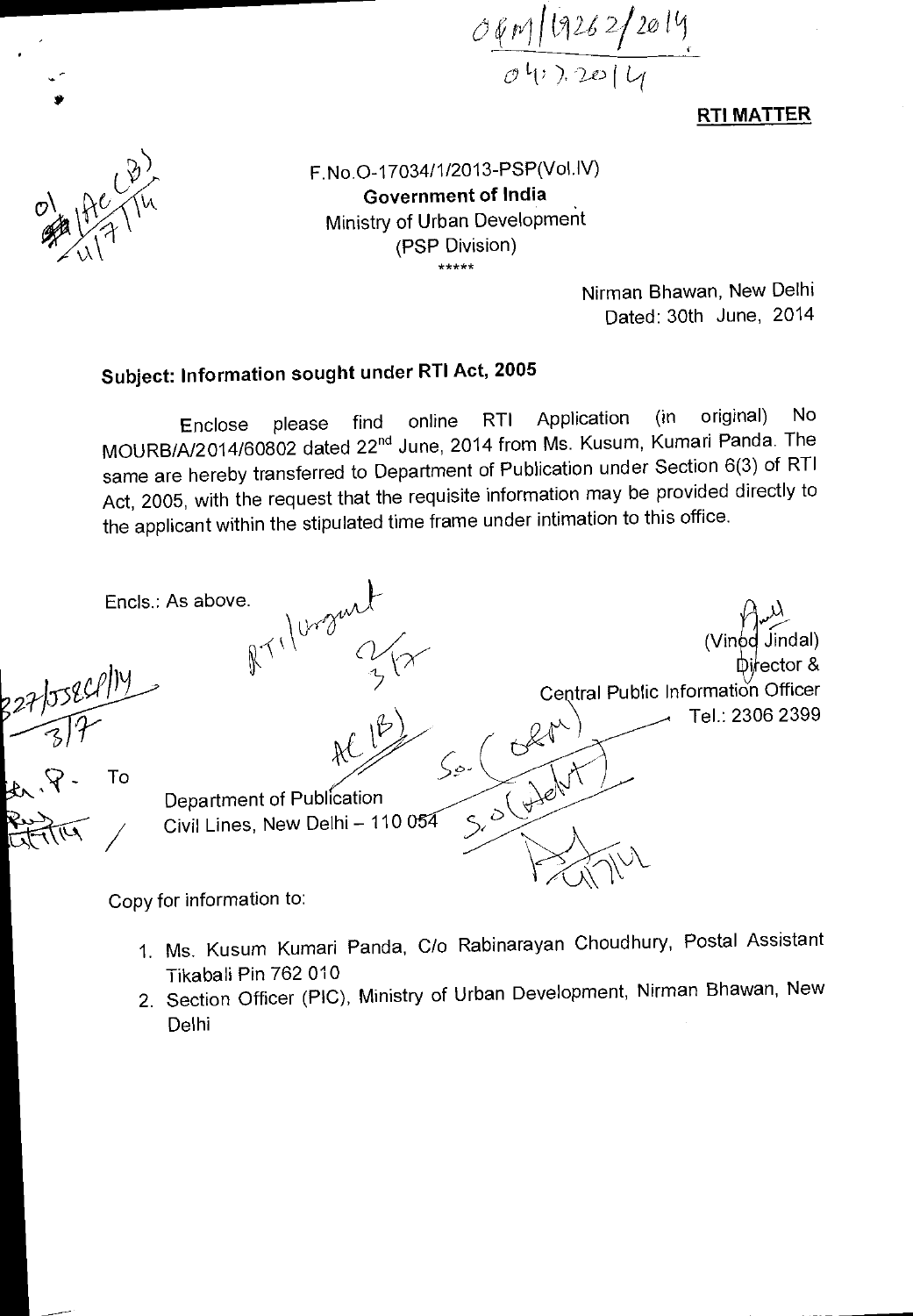$\cdot$ 

 $\mathcal{D}$ 

 $\sqrt{2}$ 

 $\overline{\phantom{a}}$ 

|                                                           | <b>Registration No.</b> MOURB/R/2014/60802                                                                                                                                                                                                                                 |                                                  |                           |
|-----------------------------------------------------------|----------------------------------------------------------------------------------------------------------------------------------------------------------------------------------------------------------------------------------------------------------------------------|--------------------------------------------------|---------------------------|
|                                                           |                                                                                                                                                                                                                                                                            | Receipt:                                         | <b>Date of</b> 22/06/2014 |
| Receipt:                                                  | <b>Type of</b> Online Receipt                                                                                                                                                                                                                                              | <b>Language of</b> English<br>Request:           |                           |
| Name:                                                     | KUSUMA KUMARI<br><b>PANDA</b>                                                                                                                                                                                                                                              | Gender:                                          | Male                      |
| Address:                                                  | C/O-RABINARAYAN CHOUDHURY, POSTAL<br>ASSISTANT, TIKABALI, Pin:762010                                                                                                                                                                                                       |                                                  |                           |
| State:                                                    | Odisha                                                                                                                                                                                                                                                                     | <b>Country:</b> India                            |                           |
| Phone No.:                                                | +91-9861512364                                                                                                                                                                                                                                                             | Mobile No.:                                      | $+9$ ] -<br>9778236897    |
|                                                           | Email: CRABINARAYAN@GMAIL.COM                                                                                                                                                                                                                                              |                                                  |                           |
| <b>Status</b> Rural<br>(Rural/Urban):                     |                                                                                                                                                                                                                                                                            | <b>Education</b><br>Status:                      |                           |
| <b>Is Requester</b> No<br><b>Below Poverty</b><br>Line ?: |                                                                                                                                                                                                                                                                            | Citizenship<br><b>Status</b>                     | Indian                    |
| <b>Amount Paid:</b>                                       | 10                                                                                                                                                                                                                                                                         | <b>Mode of Payment</b><br><b>Payment</b> Gateway |                           |
| <b>Mode(s) of</b> Hard Copy<br>information<br>Supply:     |                                                                                                                                                                                                                                                                            |                                                  |                           |
| the life or<br>Liberty of a<br>Person ?:                  | Does it concern Details not provided.                                                                                                                                                                                                                                      | <b>Request</b><br>Pertains to:                   | Vinod Jindal              |
| Information<br>Sought:                                    | I. Is My application for publication of change of name in<br>gazette of India part IV sent vide speed-post no-<br>EO876526513IN delivered on 02.06.2014 (according to<br>tracking facility available at<br>www.indiapost.gov.in/tracking.aspx) is complete in all<br>norms |                                                  |                           |
|                                                           | 2. If answer of 1 is no then what are the deficiencies in my<br>application                                                                                                                                                                                                |                                                  |                           |
|                                                           | 3. If answer of 1 is yes then in how much of time shall 1<br>receive my copies of Publication of change of name in<br>gazette of India part IV.                                                                                                                            |                                                  |                           |
|                                                           | Print<br>Close -                                                                                                                                                                                                                                                           |                                                  |                           |